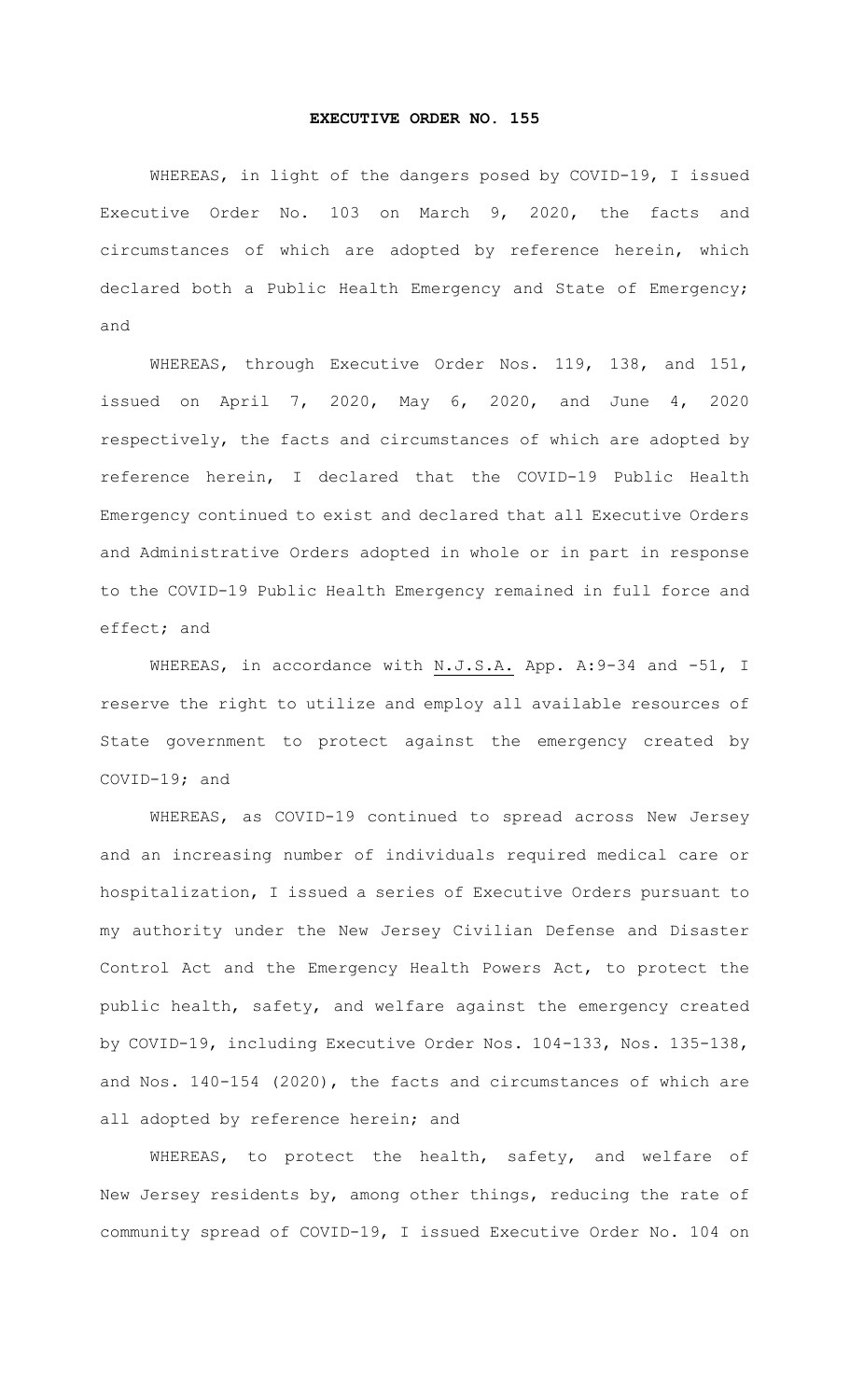March 16, 2020, the facts and circumstances of which are also adopted by reference herein, which established statewide social mitigation strategies for combatting COVID-19, including the cessation of in-person instruction at all institutions of higher education; and

WHEREAS, Executive Order No. 104 (2020) also gave the Secretary of Higher Education (the "Secretary") the authority to grant a waiver to allow in-person instruction to students on a case-by-case basis where a compelling rationale to allow such instruction exists; and

WHEREAS, on March 20, 2020, Colonel Patrick J. Callahan, State Director of Emergency Management, issued Administrative Order No. 2020-3 clarifying that the facilities closed to members of the public pursuant to Executive Order No. 104 (2020) included all libraries and computer labs at public and private colleges and universities; and

WHEREAS, to further limit community spread from person-toperson contact through use of social mitigation measures, Executive Order No. 107 (2020) required institutions of higher education to continue to cease in-person instruction and continued the authority of the Secretary to grant waivers to allow in-person instruction to students on a case-by-case basis where a compelling rationale to allow such instruction exists; and

WHEREAS, given the decrease in the rate of reported new cases of COVID-19 in New Jersey, including a reduction in the total number of individuals being admitted to hospitals for COVID-19, the State can take steps to lift certain restrictions that were designed to limit person-to-person contact; and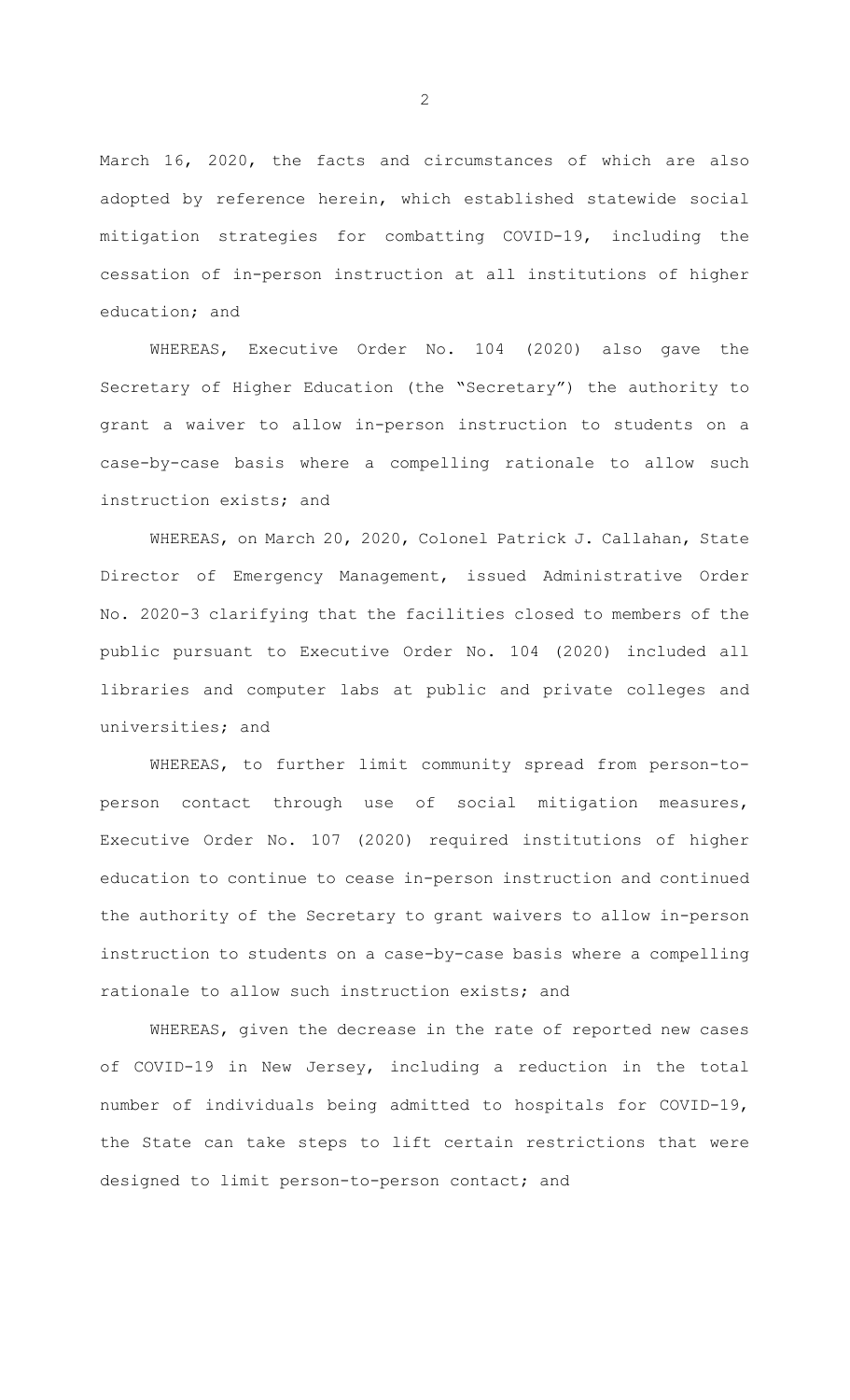WHEREAS, even as the rate of reported new cases of COVID-19 decreases, the ongoing risks presented by COVID-19 mean that many of the State's current measures must remain in place, both to reduce additional new infections and to save lives; and

WHEREAS, after consultation with officials from the Department of Health, I announced the multi-stage New Jersey's Road Back Plan ("Plan") for the methodical and strategic reopening of businesses and activities based on scientific data and metrics concerning the level of disease transmission risk and essential classification; and

WHEREAS, as the State moves forward with its reopening plans, it is reasonable to take an approach based on which industries can safely proceed while minimizing the spread of COVID-19, due to the challenges associated with assessing the circumstances of every individual entity; and

WHEREAS, consistent with this Plan, I issued Executive Orders No. 148 and 152 (2020), which allowed additional numbers of individuals to gather indoors and outdoors, consistent with the same repeated observations from public health experts, Executive Order No. 149 (2020), which authorized the gradual restart of ordinary child care services, certain youth sporting activities, and summer camps, including school district-operated summer educational programming, with social distancing requirements, and Executive Order No. 150 (2020), which permitted restaurants, bars, and other food or beverage establishments to provide in-person dining outdoors, again with social distancing requirements, and Executive Order No. 154 (2020), which allowed personal care service facilities to open in accordance with certain health and safety standards; and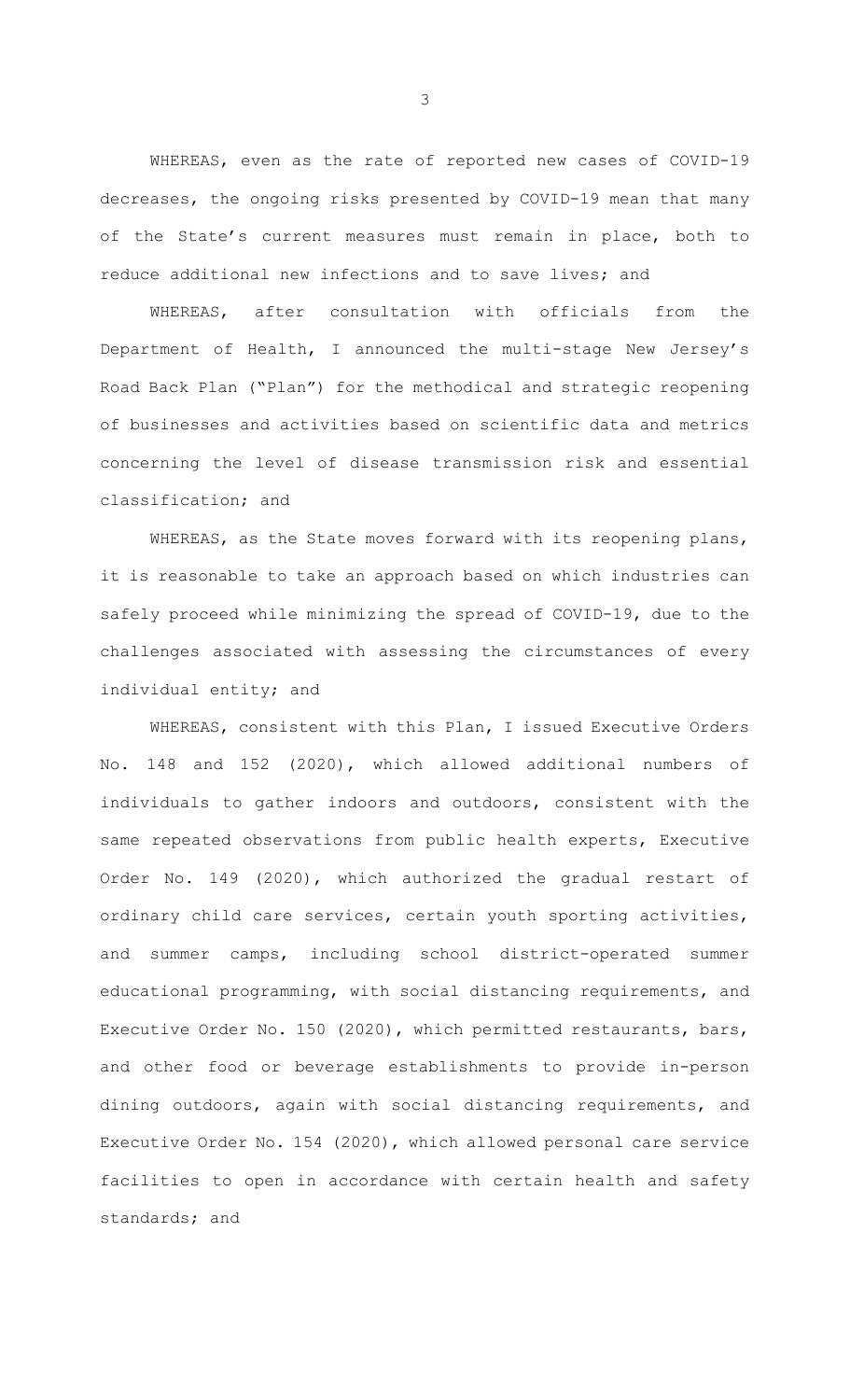WHEREAS, on June 13, 2020, Colonel Patrick J. Callahan, State Director of Emergency Management, issued Administrative Order No. 2020-15 permitting all libraries at public and private colleges and universities to reopen to the public for curbside pickup and drop-off, subject to specific health and safety requirements; and

WHEREAS, it is appropriate to allow institutions of higher education to begin preparing their facilities, staff, and students for the 2020-2021 academic year, as substantial preparation is required to address rooming and boarding, course offerings, and additional considerations unique to higher education settings; and

WHEREAS, it is appropriate to allow private trade schools, career schools, and other post-secondary places that offer or maintain a course of instruction or instructional program utilized to prepare individuals for future education or the workplace, to resume instruction as such programs are generally unable to provide instruction remotely and can proceed with in-person instruction while adhering to necessary health and safety standards; and

WHEREAS, the Constitution and statutes of the State of New Jersey, particularly the provisions of N.J.S.A. 26:13-1 et seq., N.J.S.A. App. A: 9-33 et seq., N.J.S.A. 38A:3-6.1, and N.J.S.A. 38A:2-4 and all amendments and supplements thereto, confer upon the Governor of the State of New Jersey certain emergency powers, which I have invoked;

NOW, THEREFORE, I, PHILIP D. MURPHY, Governor of the State of New Jersey, by virtue of the authority vested in me by the Constitution and by the Statutes of this State, do hereby ORDER and DIRECT: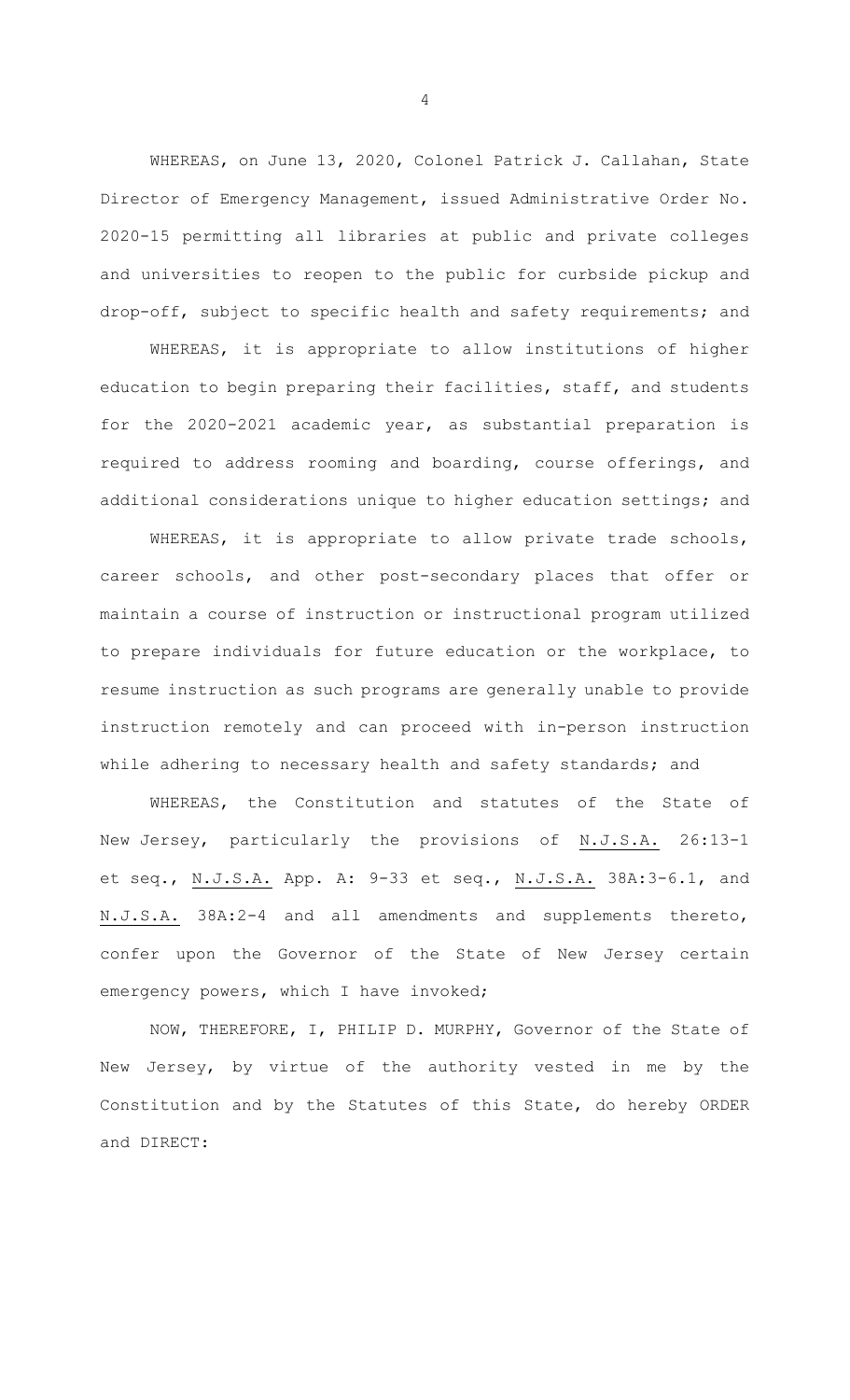1. Effective July 1, 2020, degree-granting public and private institutions of higher education ("IHE") may resume in-person instruction of students for curricula that require labs, technical, clinical, or hands-on instruction and therefore cannot be readily taught other than through in-person instruction, subject to the requirements in Paragraph 4 of this Order and all applicable Executive Orders.

2. The Secretary, in consultation with the Commissioner of Health, shall issue health and safety standards for the resumption of in-person instruction and on-campus operations, including housing and dining services, at IHEs ("Restart Standards for all New Jersey Institutions of Higher Education"). These standards are applicable to all degree-granting IHEs that are authorized to resume in-person instruction.

3. In the event that a program operated by an IHE is subject to authorization, accreditation, licensure, approval, or similar requirements by one or more State agencies, in addition to the Secretary, such as the Department of Labor and Workforce Development, the Department of Education, or the Division of Consumer Affairs within the Department of Law and Public Safety, the program must adhere to any health and safety standards issued by such agency or agencies.

4. IHEs that are authorized to resume in-person instruction pursuant to Paragraph 1 of this Order and intend to resume instructional in-person activity on campus must submit a restart plan to the Secretary in accordance with the Restart Standards for all New Jersey Institutions of Higher Education no later than 14 days prior to the expected date of implementation of the plan. Such plans must include, at minimum, the development and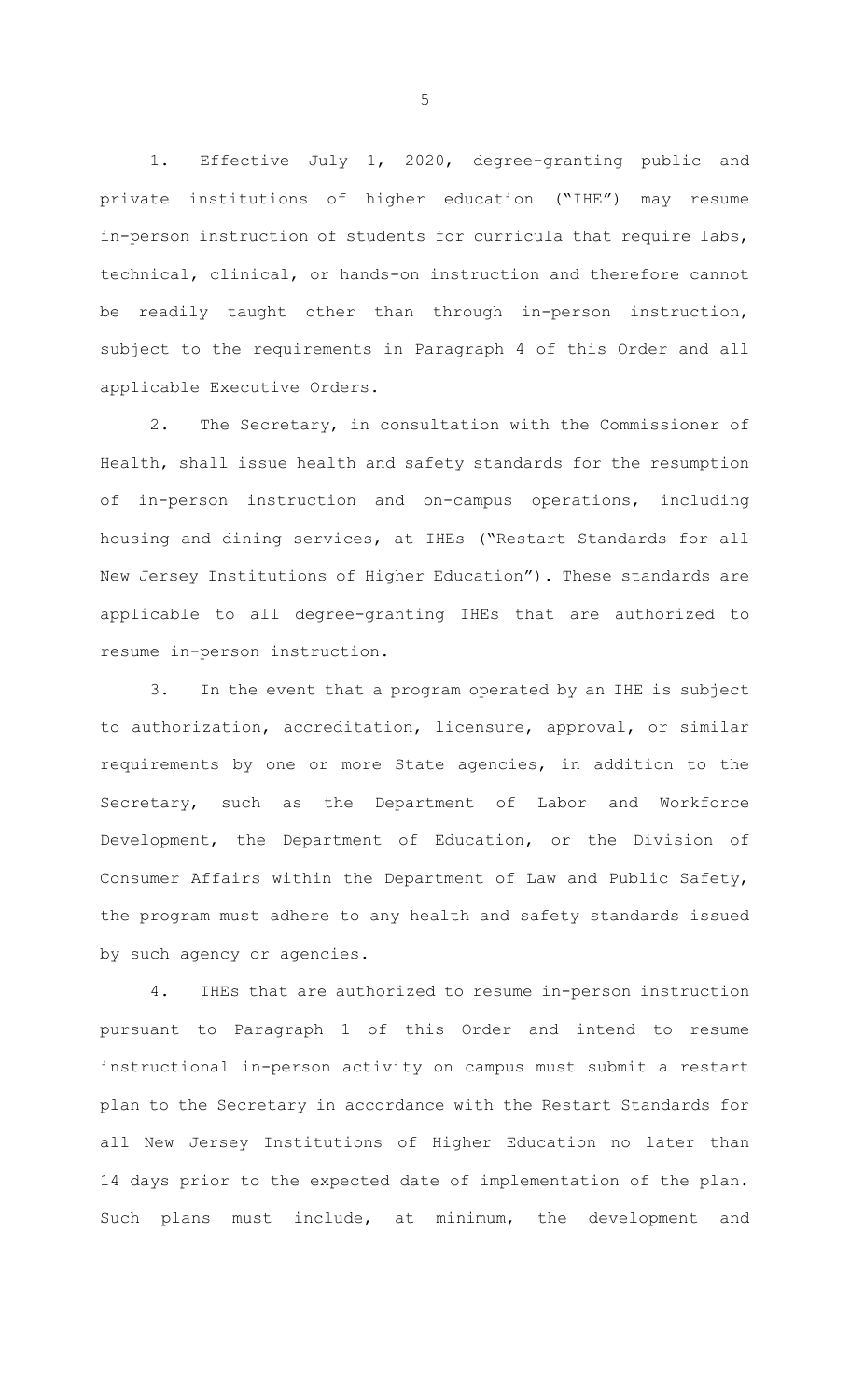implementation of policies and procedures that provide for the following:

- a. Training for students regarding COVID-19 sanitization and social distancing practices and protocols as a condition of resuming in-person classes;
- b. Training for faculty and staff on appropriate sanitization and social distancing practices and protocols, as well as institutional policies and procedures developed to limit the spread of COVID-19;
- c. Use of face coverings for faculty, staff, students, and visitors, except when doing so would inhibit the individual's health;
- d. Frequent cleaning and sanitization of classrooms, residences, restrooms, high-touch areas and equipment and shared surfaces;
- e. Maintenance of adequate supplies, such as personal protective equipment and cleaning supplies;
- f. Continued remote instruction for faculty and/or students who are unable to participate in in-person instruction;
- g. Social distancing in classrooms, residence halls, restrooms, and other areas across campus;
- h. Limitations on the number of students who may return to residence halls and restricted access to residential common areas;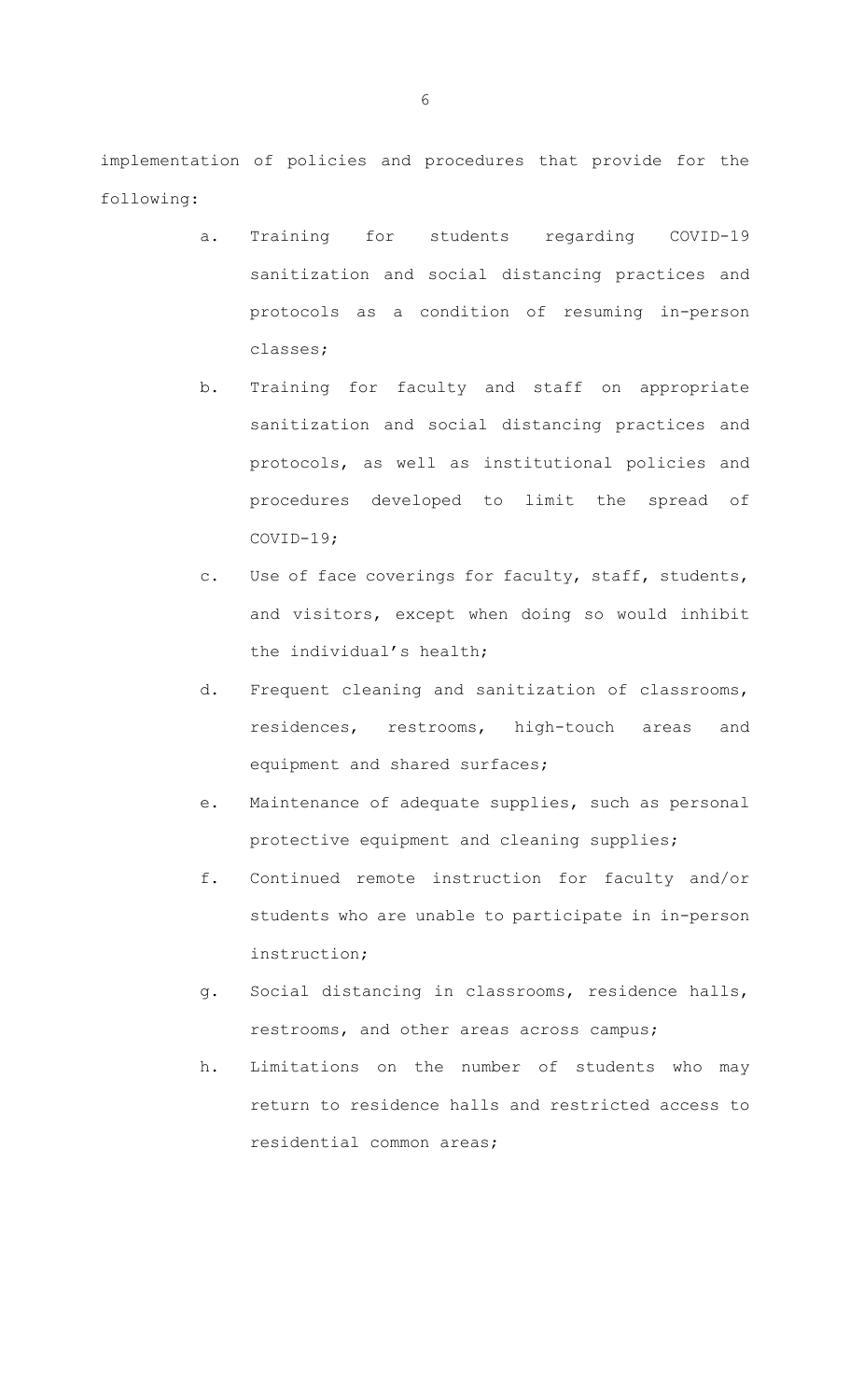- i. Designation of space(s) for separation of individuals residing on campus who display symptoms consistent with or have a positive diagnosis of COVID-19;
- j. A plan for on-campus transportation, which should include protocols for transporting sick students residing on campus to essential appointments as needed;
- k. A plan for the operation of research labs, if applicable;
- l. A plan for the operation of computer labs;
- m. Strategies for food service and dining operations to ensure compliance with all health and safety standards and applicable Executive Orders;
- n. A plan for intended resumption of athletics programs, if applicable;
- o. A plan for the operation of student services;
- p. Strategy for study abroad programs and international travel, if applicable;
- q. Performance of health screenings for faculty, staff, students and visitors, and education regarding self-monitoring for symptoms;
- r. Commitment to working with local and State officials, including the local health department and local office of emergency management, to share the components of the restart plan and revise same as may become necessary; and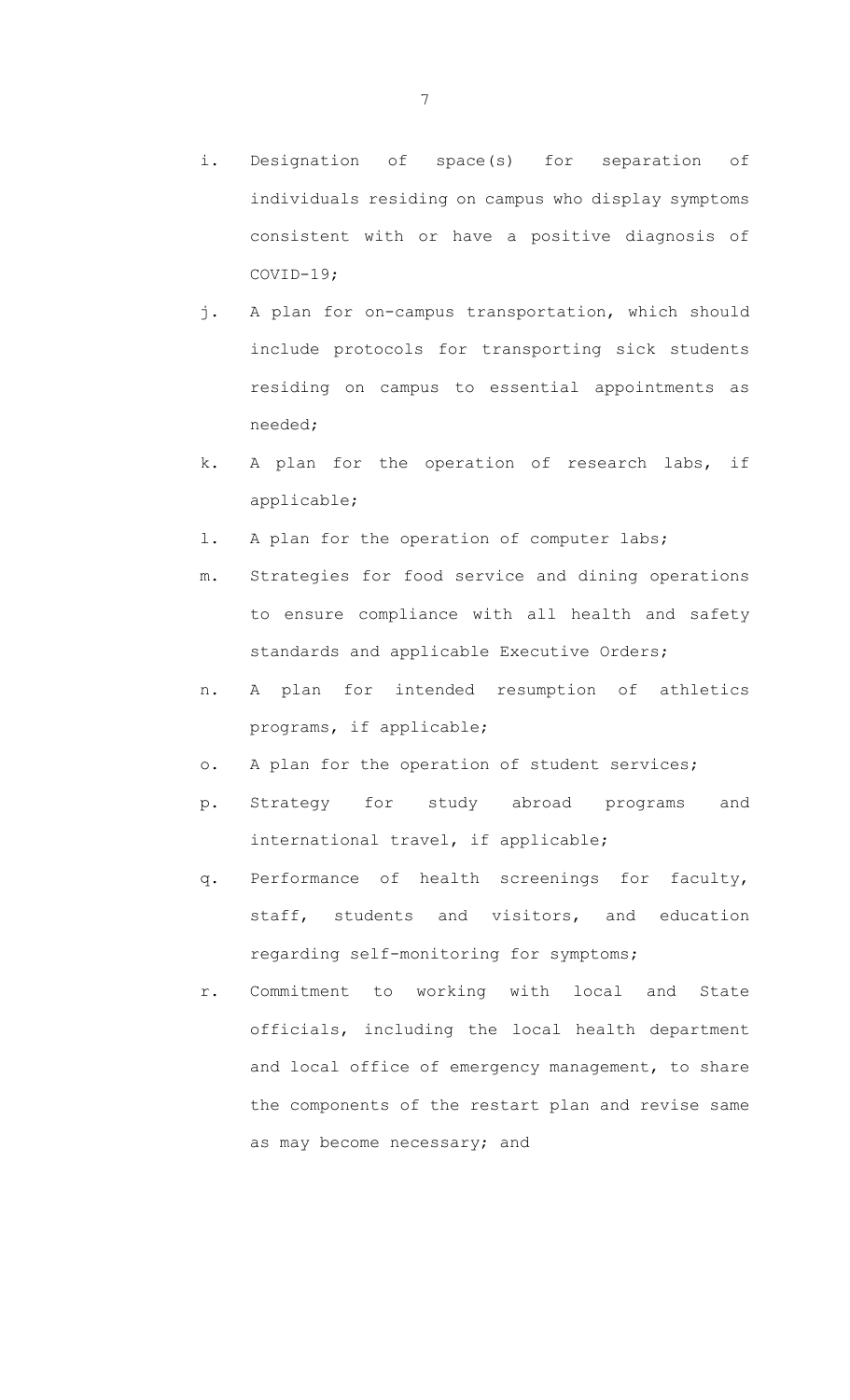s. Establishment of COVID-19 testing guidance and contact tracing protocols developed in consultation with local health officials and in line with existing State and federal health privacy statutes and regulations. At a minimum, such protocols should include a mechanism to maintain a log of students, faculty, staff and visitors to facilitate contact tracing, and the reporting of any instances of COVID-19 to local health officials.

Following submission to the Secretary, such restart plan must be posted on the IHE's website and provided to students and staff in advance of the anticipated date for implementation.

5. Degree-granting IHEs that previously received a waiver to resume in-person instruction pursuant to Executive Orders No. 104 and 107 (2020) must comply with the requirements outlined in Paragraph 4, as well as all applicable health and safety standards and Executive Orders, within two weeks of the effective date of this Order.

6. The Secretary shall otherwise retain the authority to grant waivers to degree-granting IHEs on a case-by-case basis to allow in-person instruction beyond that authorized by Paragraph 1 of this Order where a compelling rationale to allow such instruction exists. All waiver applications must include, at minimum, the following components:

> a. A description of the compelling rationale for providing in-person instruction beyond that authorized by Paragraph 1 of this Order;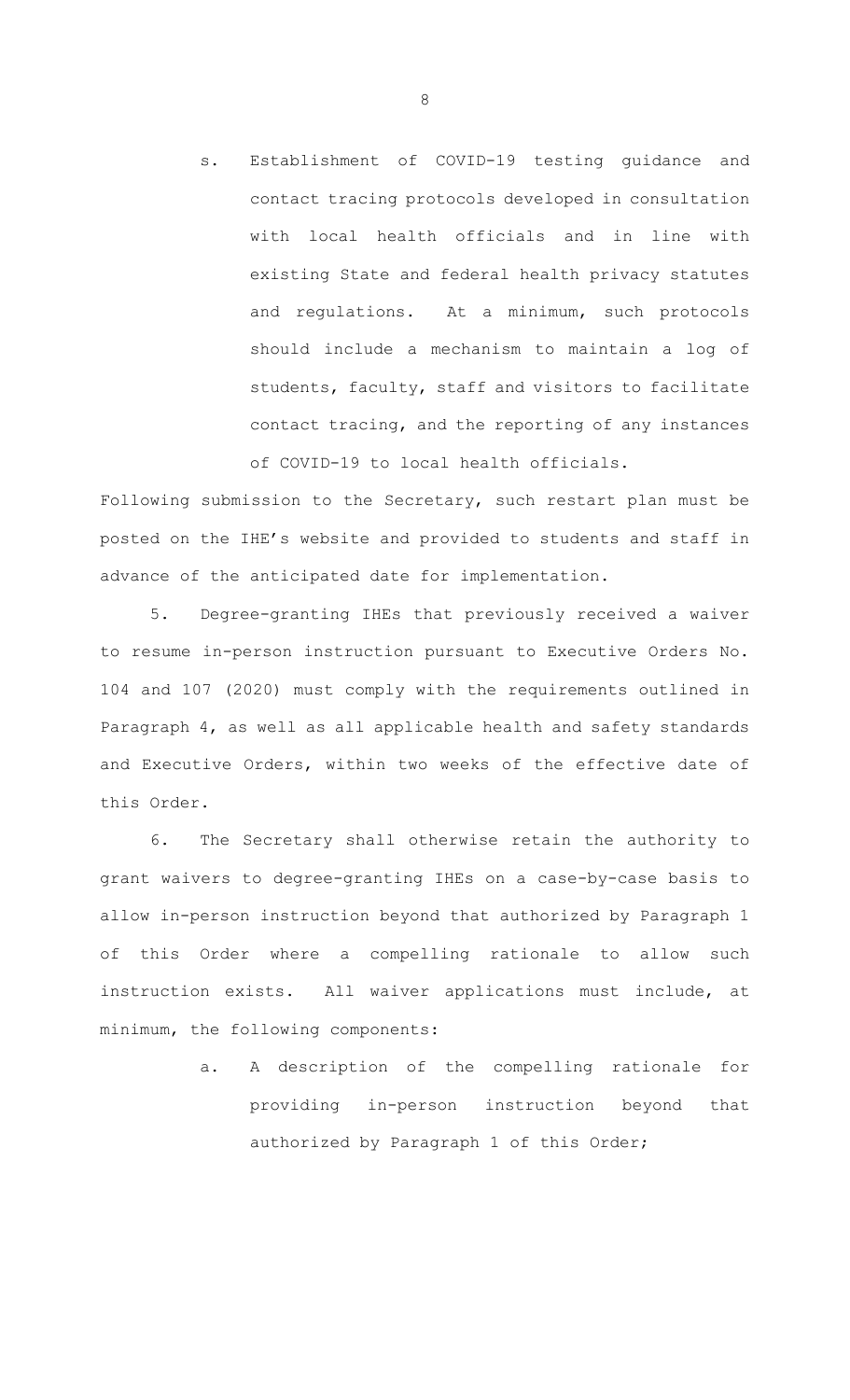- b. A description as to why the instruction cannot be provided through either online instruction or distance education;
- c. A description of other options the IHE has explored as an alternative to in-person instruction, including alternate forms of instruction or the postponement of academic programming, and an explanation for why these options were not adopted;
- d. An estimate of the number of students affected by the proposed waiver; and
- e. A restart plan that addresses how the IHE will protect the health and safety of students and staff affected by the proposed waiver.

7. Programs, classes, or degree-granting IHEs that are not permitted to resume in-person instruction pursuant to this Order shall remain subject to the prohibitions in Executive Order No. 107 (2020).

8. Nothing in Paragraph 1 of this Order shall be construed to preclude IHEs from continuing to provide instruction and services to students and members of the public in a form other than in-person instruction.

9. Paragraph 3 of Executive Order No. 104 (2020) and Paragraph 13 of Executive Order No. 107 (2020) are hereby superseded to the extent inconsistent with this Order.

10. Effective July 1, 2020, notwithstanding any prior actions taken by State agencies to the contrary, all private trade schools, career schools and other post-secondary facilities that offer or maintain a course of instruction or instructional program utilized to prepare individuals for future education or the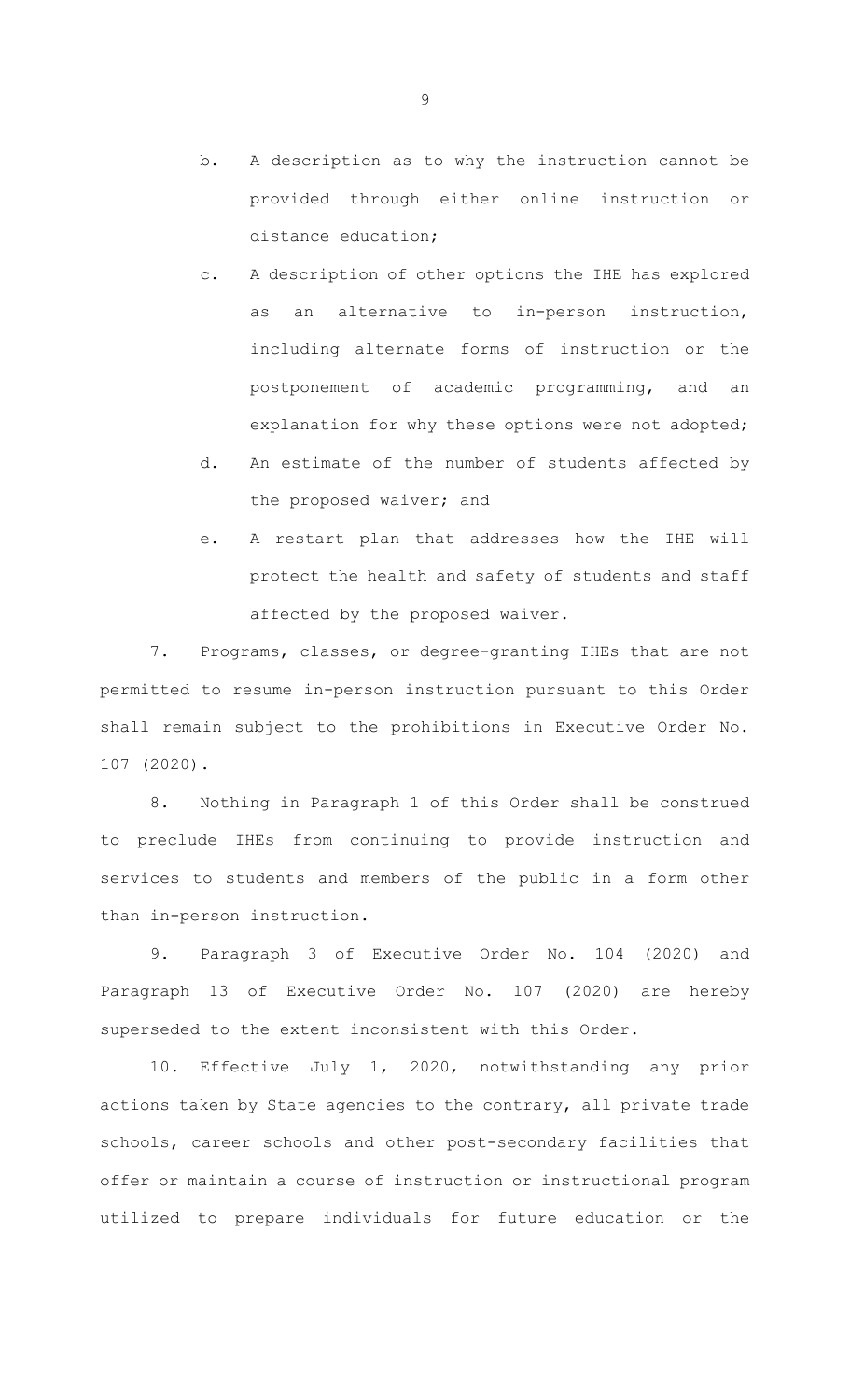workplace but are not subject to oversight by the Secretary ("training schools") shall be permitted to resume in-person instruction, including laboratory or clinical components, provided that the training school complies with all applicable Executive Orders and has in place a restart plan that includes, at minimum, policies and procedures that provide for the following:

- a. Training for students regarding COVID-19 sanitization and social distancing practices and protocols as a condition for resuming in-person instruction;
- b. Training for faculty and staff on appropriate sanitization and social distancing practices and protocols, as well as institutional policies and procedures developed to limit the spread of COVID-19;
- c. Use of face coverings for faculty, staff, students, and visitors, except when doing so would inhibit the individual's health;
- d. Frequent cleaning and sanitization of classrooms, restrooms, high-touch areas and equipment and shared surfaces;
- e. Maintenance of adequate supplies, such as personal protective equipment and cleaning supplies;
- f. Installation of hand sanitizing stations with 60 percent or more alcohol content at all building entry points and throughout the school;
- g. The option of remote instruction for faculty and students who are unable to participate in in-person instruction;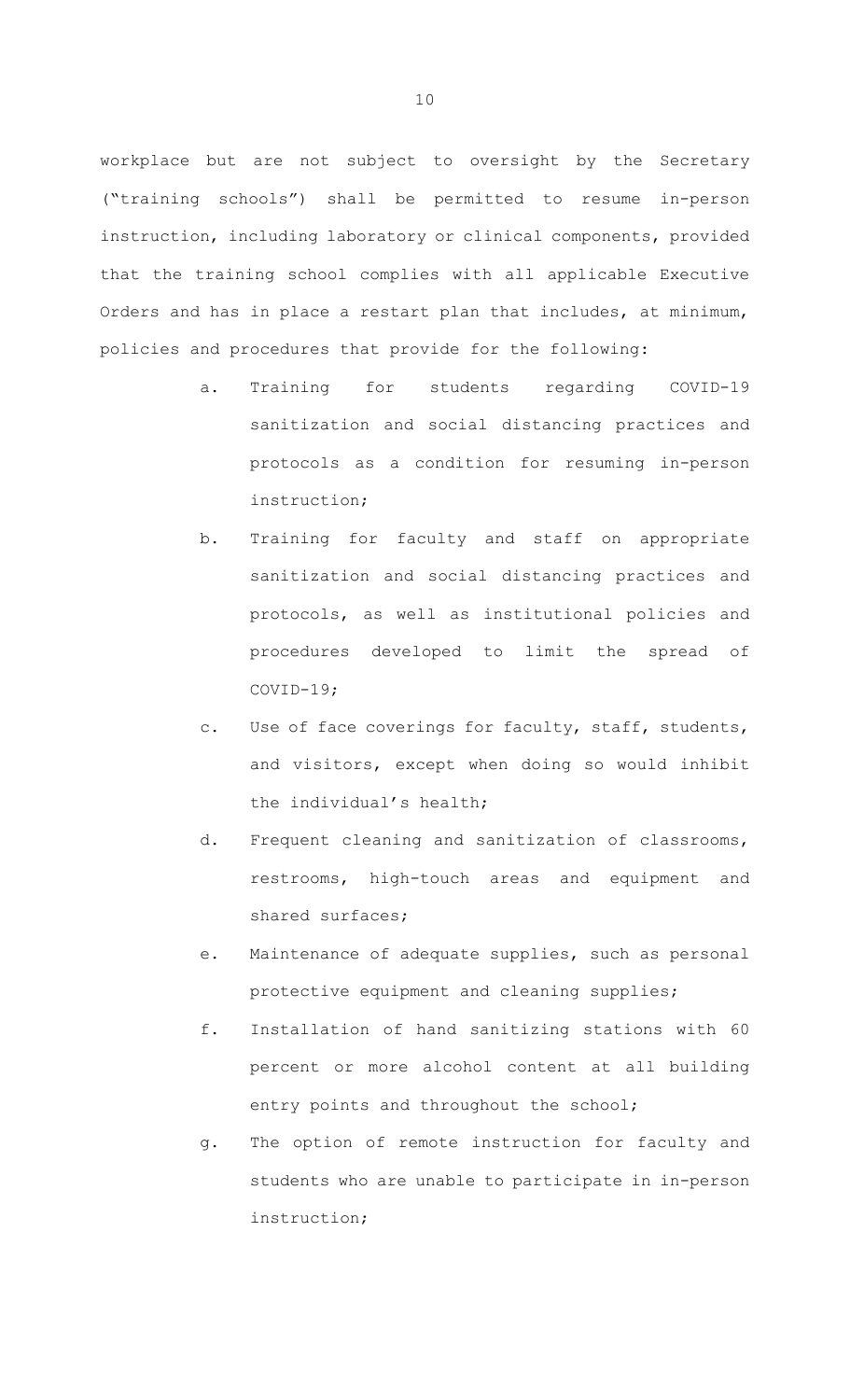- h. Performance of health screenings for faculty, staff, students and visitors, and education regarding self-monitoring for symptoms;
- i. Social distancing in classrooms, workstations, laboratories, clinical settings, and student seating areas throughout the training school and a plan for providing smaller class sizes if feasible;
- j. Plan for staggering start, break, and end times of class periods, or alternating scheduled class days to reduce crowding at the training school and classroom entryways;
- k. Commitment to working with local and State officials, including the local health department and local office of emergency management, to share the components of the restart plan and revise same as may be necessary; and
- l. Establishment of COVID-19 testing guidance and contact tracing protocols developed in consultation with local health officials and in line with existing State and federal health privacy statutes and regulations. At a minimum, such protocols should include a mechanism to maintain a log of students, faculty, staff, and visitors to facilitate contact tracing, and the reporting of any instances of COVID-19 to local health officials.

The above policies and procedures must be posted on the training school's website and provided to students and staff in advance of the anticipated date for implementation.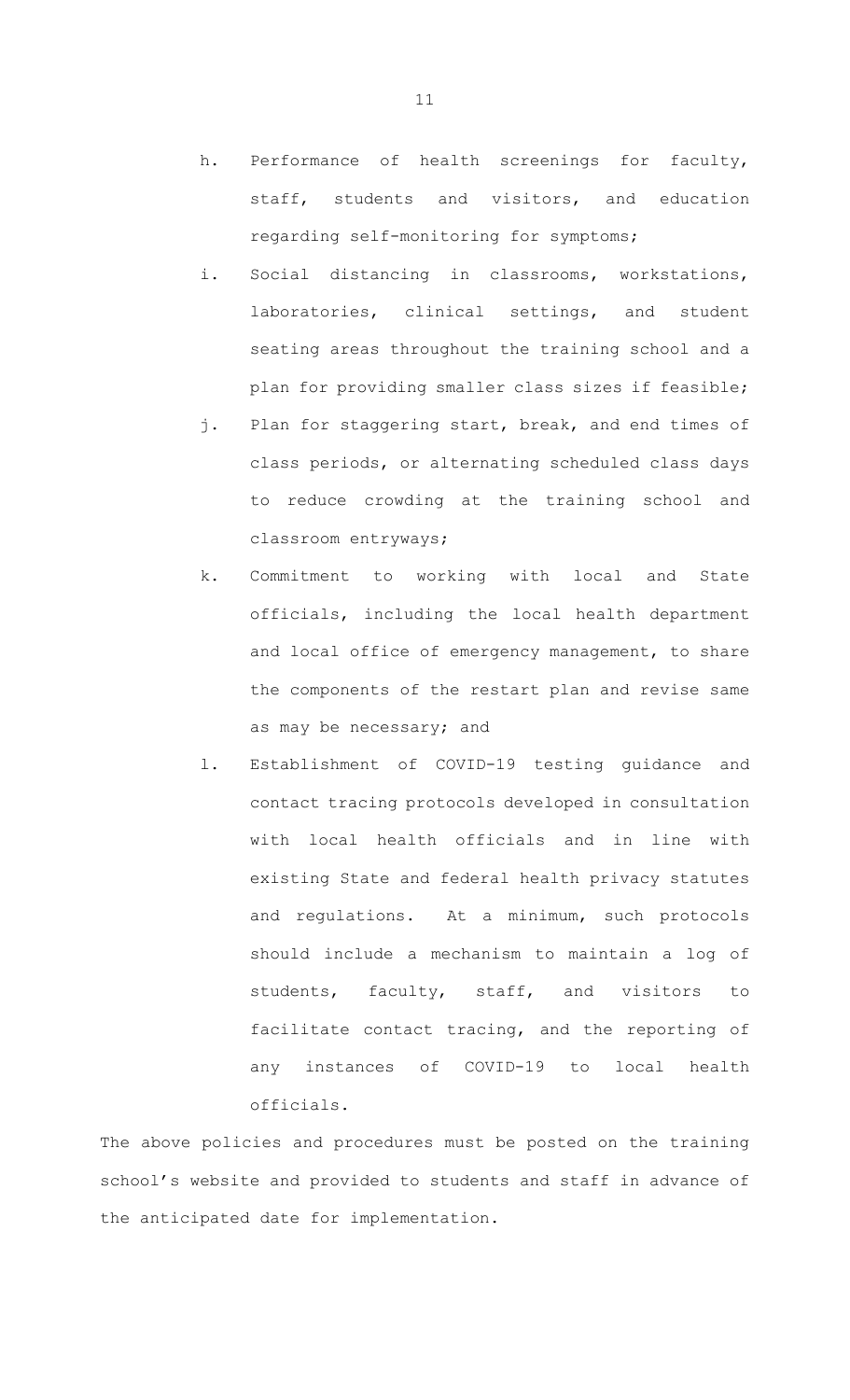11. In addition to complying with all other applicable requirements of this Order, training schools and programs subject to accreditation, approval, or licensure by any professional licensing board within the Division of Consumer Affairs shall submit their restart plans to the applicable board prior to the resumption of in-person education and comply with all applicable rules or standards promulgated by the board or the Director of the Division of Consumer Affairs, including any Administrative Order issued pursuant to P.L.2020, c.18. To the extent that any clinical or hands-on instruction entails the provision of licensed services, training schools must ensure that such services are performed in a manner consistent with all requirements applicable to licensees performing those services. The provision of personal care services by students at such training schools to members of the public shall remain prohibited until such time as the Director of the Division of Consumer Affairs shall adopt an Administrative Order pursuant to P.L.2020, c.18, establishing standards for the supervision of students providing such services.

12. Any actions taken by any State agency pursuant to this Order shall not be subject to the requirements of the Administrative Procedure Act, N.J.S.A. 52:14B-1 et seq.

13. The State Director of Emergency Management, who is the Superintendent of State Police, shall have the discretion to make additions, amendments, clarifications, exceptions, and exclusions to the terms of this Order.

14. It shall be the duty of every person or entity in this State or doing business in this State and of the members of the governing body and every official, employee, or agent of every political subdivision in this State and of each member of all other